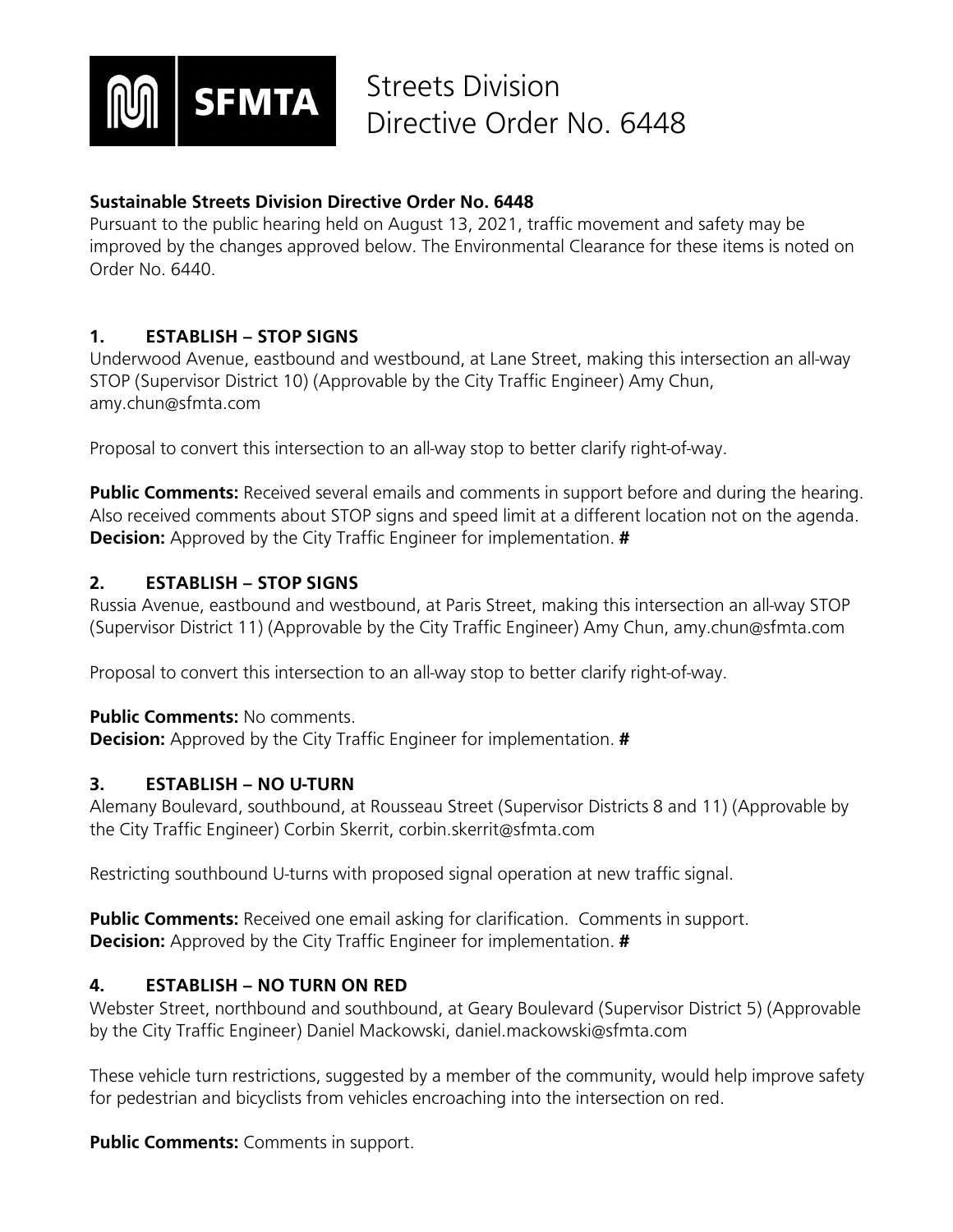

**Decision:** Approved by the City Traffic Engineer for implementation. **#**

# **5. ESTABLISH – RESIDENTIAL PERMIT PARKING AREA U**

390 1st Street, north of Harrison Street (eligibility only, no signs) (Supervisor District 6) (Requires approval by the SFMTA Board) Gerry Porras, gerry.porras@sfmta.com

Extending RPP area eligibility to this building will allow residents to purchase permits and park their vehicles within RPP Area U.

#### **Public Comments:** No comments.

**Decision:** Approved by the City Traffic Engineer to forward to the SFMTA Board for final approval and implementation.

## **6. ESTABLISH – RESIDENTIAL PERMIT PARKING AREA S**

188 Buchanan Street, south of Waller Street (eligibility only, no signs) (Supervisor District 8) (Requires approval by the SFMTA Board) Gerry Porras, gerry.porras@sfmta.com

Extending RPP area eligibility will allow residents to purchase permits to park within RPP Area S.

## **Public Comments: No comments.**

**Decision:** Approved by the City Traffic Engineer to forward to the SFMTA Board for final approval and implementation.

## **7. ESTABLISH – RESIDENTIAL PERMIT PARKING AREA Y**

399 Fremont Street, north of Harrison Street (eligibility only, no signs) (Supervisor District 6) (Requires approval by the SFMTA Board) Gerry Porras, gerry.porras@sfmta.com

Extending RPP area eligibility to this building on a block with metered parking.

## **Public Comments: No comments.**

**Decision:** Approved by the City Traffic Engineer to forward to the SFMTA Board for final approval and implementation.

# **8. ESTABLISH – RESIDENTIAL PERMIT PARKING AREA I**

3134 24th Street, west of Folsom Street (eligibility only, no signs) (Supervisor District 5) (Requires approval by the SFMTA Board) Gerry Porras, gerry.porras@sfmta.com

Extending RPP area eligibility to this building on a block with metered parking.

## **Public Comments: No comments.**

**Decision:** Approved by the City Traffic Engineer to forward to the SFMTA Board for final approval and implementation.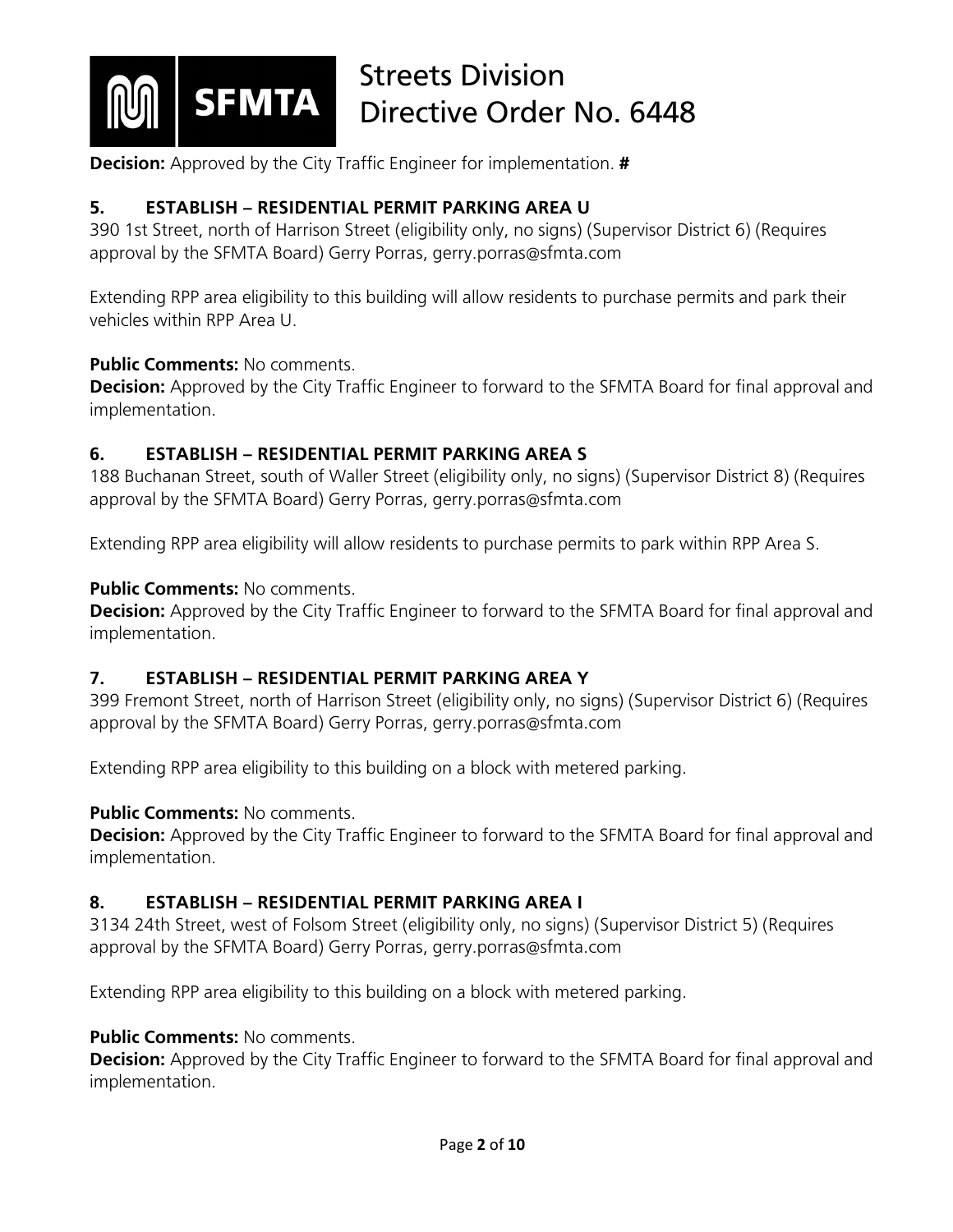

# **9. ESTABLISH – RESIDENTIAL PERMIT PARKING AREA R**

414 Gough Street, north of Hayes Street (eligibility only, no signs) (Supervisor District 5) (Requires approval by the SFMTA Board) Gerry Porras, gerry.porras@sfmta.com

Extending RPP area eligibility to this building on a block with metered parking.

## **Public Comments:** No comments.

**Decision:** Approved by the City Traffic Engineer to forward to the SFMTA Board for final approval and implementation.

# **10. ESTABLISH – RESIDENTIAL PERMIT PARKING AREA R**

435 Hayes Street, west of Gough Street (eligibility only, no signs) (Supervisor District 5) (Requires approval by the SFMTA Board) Gerry Porras, gerry.porras@sfmta.com

Extending RPP area eligibility will allow residents to purchase permits to park within RPP Area R.

## **Public Comments:** No comments.

**Decision:** Approved by the City Traffic Engineer to forward to the SFMTA Board for final approval and implementation.

# **11. ESTABLISH – RESIDENTIAL PERMIT PARKING AREA G**

2130 Post Street, west of Pierce Street (eligibility only, no signs) (Supervisor District 3) (Requires approval by the SFMTA Board) Gerry Porras, gerry.porras@sfmta.com

Extending RPP area eligibility to a building on a block with metered parking.

## **Public Comments: No comments.**

**Decision:** Approved by the City Traffic Engineer to forward to the SFMTA Board for final approval and implementation.

# **12. ESTABLISH - RESIDENTIAL PERMIT PARKING AREA S**

3882-3884 24th Street, east of Sanchez Street (eligibility only, no signs) (Supervisor District 9) (Requires approval by the SFMTA Board) Gerry Porras, gerry.porras@sfmta.com

Extending RPP area eligibility to this building on a block with metered parking.

# **Public Comments: No comments.**

**Decision:** Approved by the City Traffic Engineer to forward to the SFMTA Board for final approval and implementation.

# **13. ESTABLISH - RESIDENTIAL PERMIT PARKING AREA U**

921-923 Folsom Street, west of 5th Street (Eligibility only, no signs) (Supervisor District 6) (Requires approval by the SFMTA Board) Gerry Porras, gerry.porras@sfmta.com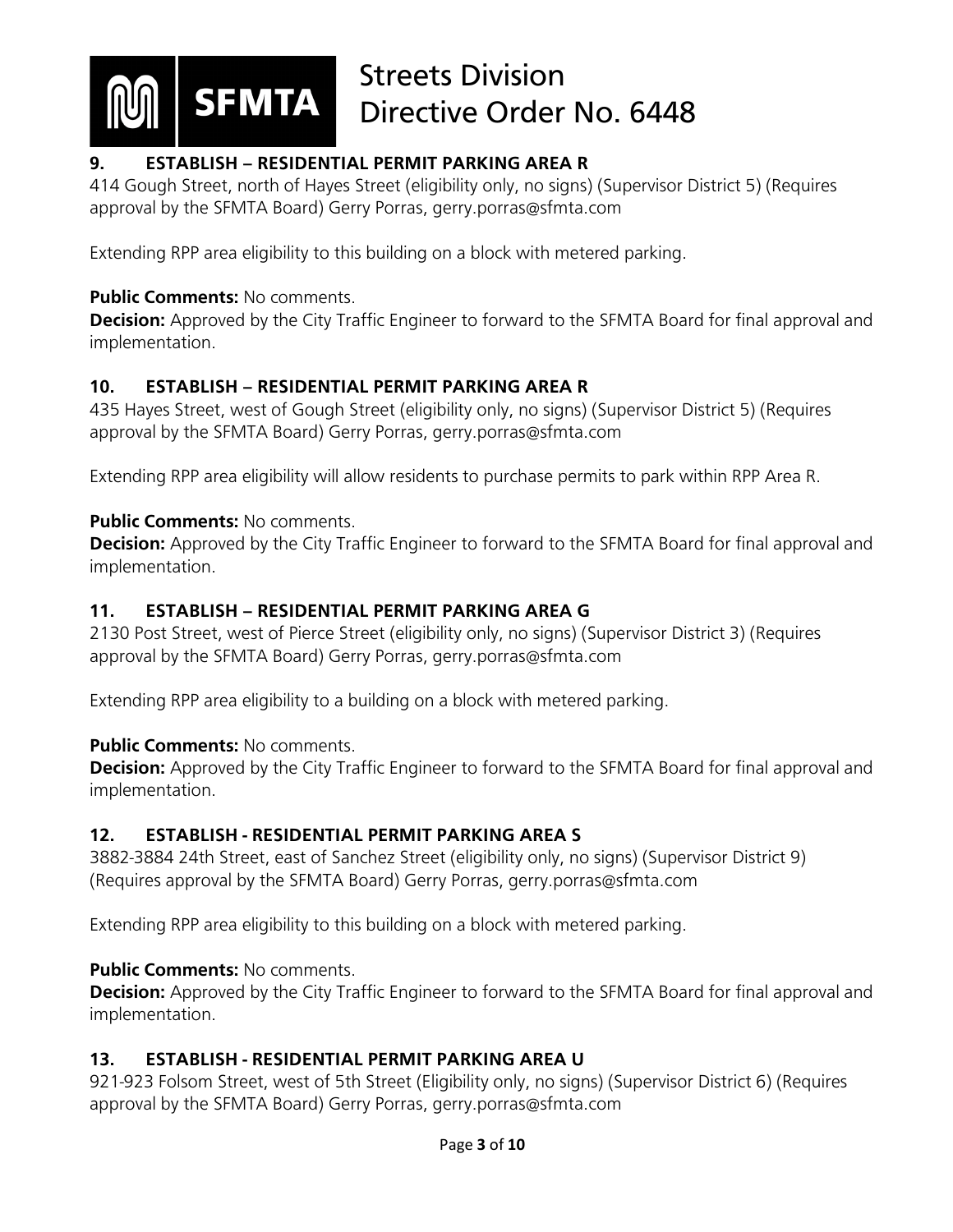

This proposal will add eligibility for RPP Area U to 921-923 Folsom Street so residents can purchase permits and park within this RPP Area.

## **Public Comments: No comments.**

**Decision:** Approved by the City Traffic Engineer to forward to the SFMTA Board for final approval and implementation.

# **14. ESTABLISH - RESIDENTIAL PERMIT PARKING AREA EE**

680 Indiana Street, north of 19th Street (Eligibility only, no signs) (Supervisor District 10) (Requires approval by the SFMTA Board) Gerry Porras, gerry.porras@sfmta.com

The proposal will add 680 Indiana Street to RPP Area EE so residents will be eligible to purchase permits.

## **Public Comments:** No comments.

**Decision:** Item withdrawn by staff.

# **15. ESTABLISH - RESIDENTIAL PERMIT PARKING AREA A**

810-820 Battery Street, between Broadway and Vallejo Street (Eligibility only, no signs) (Supervisor District 3) (Requires approval by the SFMTA Board) Gerry Porras, gerry.porras@sfmta.com

Extending RPP area eligibility will allow residents to purchase permits to park within RPP Area A.

## **Public Comments: No comments.**

**Decision:** Approved by the City Traffic Engineer to forward to the SFMTA Board for final approval and implementation.

# **16. ESTABLISH - RESIDENTIAL PERMIT PARKING AREA U**

388 5th Street, north of Harrison Street (Eligibility only, no signs) (Supervisor District 6) (Requires approval by the SFMTA Board) Gerry Porras, gerry.porras@sfmta.com

This proposal will add 388 5th Street to RPP Area U so residents will be eligible to purchase permits and park within the general Area U.

## **Public Comments:** No comments.

**Decision:** Approved by the City Traffic Engineer to forward to the SFMTA Board for final approval and implementation.

# **17. ESTABLISH - RESIDENTIAL PERMIT PARKING AREA T**

100 San Marcos Avenue, north of Castenada Avenue (Eligibility only, no signs) (Supervisor District 7) (Requires approval by the SFMTA Board) Raynell Cooper, raynell.cooper@sfmta.com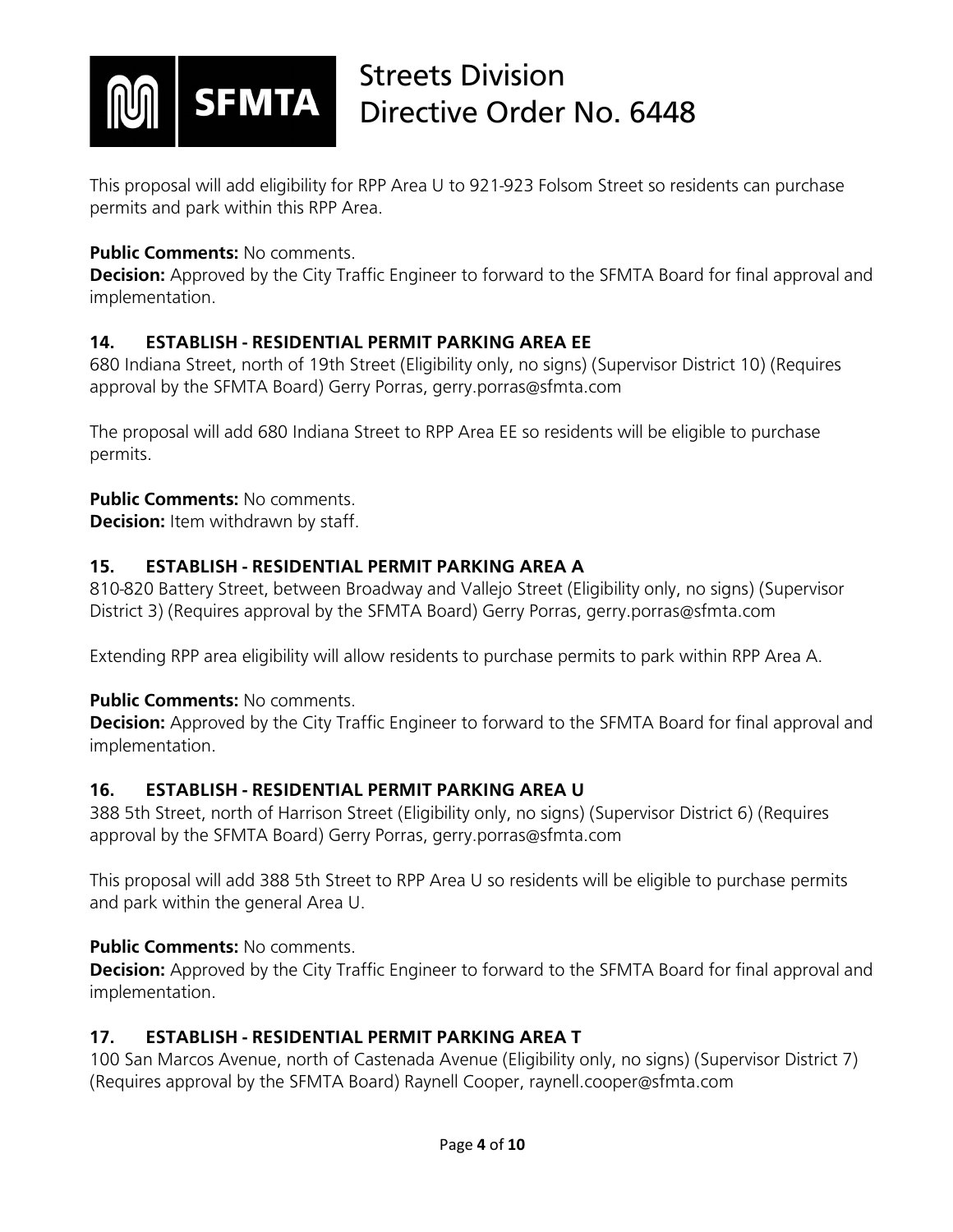

This proposal will add eligibility for RPP Area T to 100 San Marcos Avenue, per a request from the property owner.

# **Public Comments: No comments.**

**Decision:** Approved by the City Traffic Engineer to forward to the SFMTA Board for final approval and implementation.

# **18. ESTABLISH - RESIDENTIAL PERMIT PARKING AREA A**

255 Broadway, east of Sansome Street (Eligibility only, no signs) (Supervisor District 3) (Requires approval by the SFMTA Board) Gerry Porras, gerry.porras@sfmta.com

Extending RPP area eligibility will allow residents to purchase permits to park within RPP Area A.

# **Public Comments:** No comments.

**Decision:** Approved by the City Traffic Engineer to forward to the SFMTA Board for final approval and implementation.

# **19. ESTABLISH - SPEED CUSHIONS**

- A. Palou Avenue, between Selby Street and Rankin Street (2 speed cushions)
- B. Palou Avenue, between Rankin Street and Quint Street/Silver Avenue (2 speed cushions)
- C. Palou Avenue, between Quint Street/Silver Avenue and Phelps Street (2 speed cushions)
- D. Palou Avenue, between Phelps Street and Newhall Street (2 speed cushions)
- E. Palou Avenue, between Lane Street and Keith Street (2 speed cushions)
- F. Palou Avenue, between Keith Street and Jennings Street (2 speed cushions)
- G. Palou Avenue, between Jennings Street and Ingalls Street (2 speed cushions)
- H. Palou Avenue, between Ingalls Street and Hawes Street (2 speed cushions)

(Supervisor District 10) (Approvable by the City Traffic Engineer) Daniel Carr, daniel.carr@sfmta.com

This proposal adds traffic calming speed cushions to select blocks of Palou Avenue. The SFMTA has observed a pattern of high motorist speeds on this street and is recommending speed cushions to improve safety. This project will complement the recently completed Palou Streetscape Project.

# **Public Comments:** Comments in support.

**Decision:** Approved by the City Traffic Engineer for implementation. **#**

# **20(a). ESTABLISH – TAXI ZONE, 10 AM TO 3 PM, AND 7 PM TO 6 AM, MONDAY THROUGH FRIDAY, AND ALL DAY, SATURDAY AND SUNDAY**

Castro Street, west side, from 25 feet to 103 feet north of 18th Street (keeps AM Commuter Shuttle stop and PM peak hour tow-away during weekdays, whilst creating a 78-foot taxi stand at all other times) (Approvable by the City Traffic Engineer)

# **20(b). ESTABLISH – PASSENGER LOADING ZONE, AT ALL TIMES**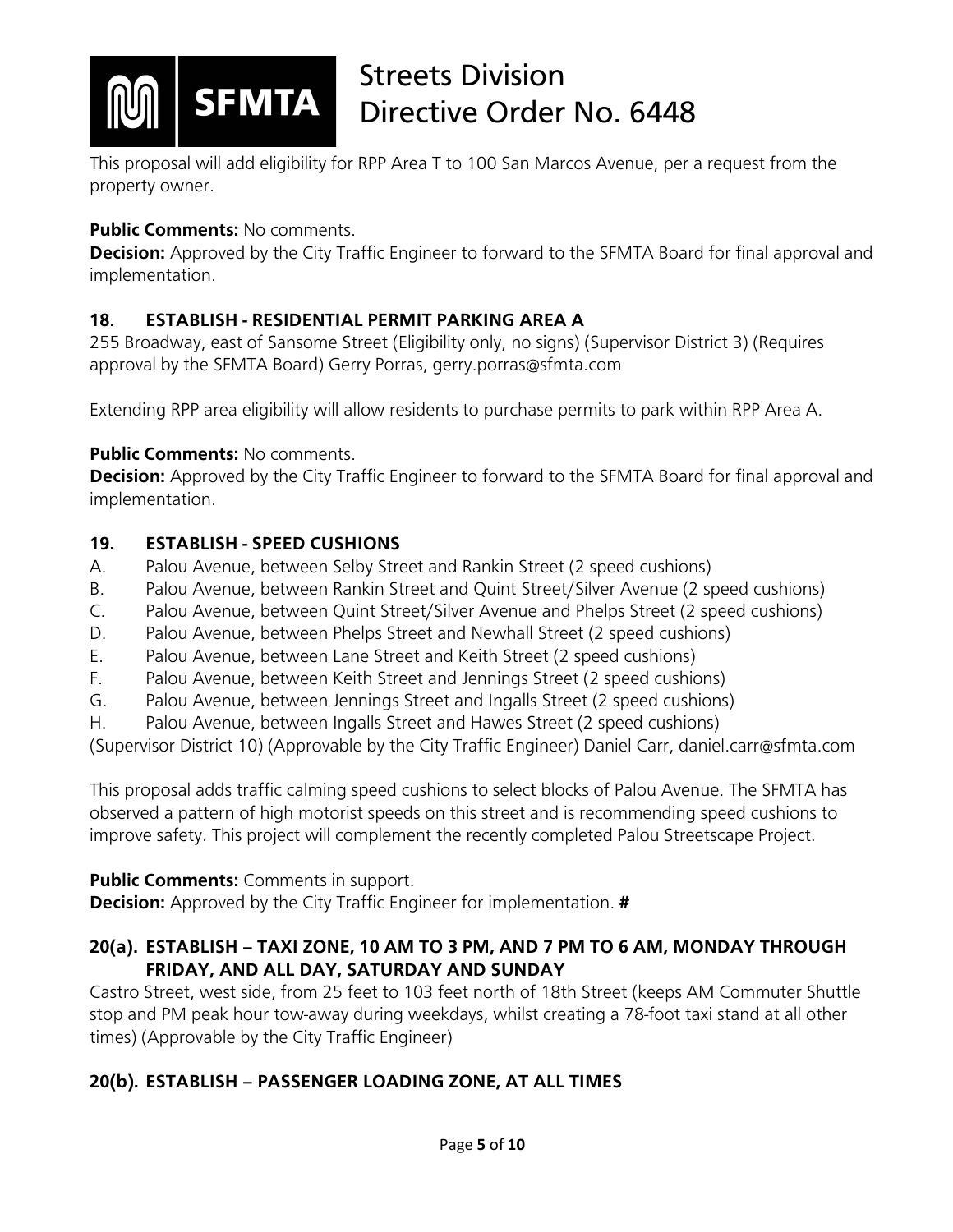

Castro Street, west side, from 115 feet to 159 feet south of Market Street (new 44-foot white zone) (Approvable by the City Traffic Engineer)

# **20(c). ESTABLISH – BUS ZONE**

Mission Bay Boulevard North, north side, from 74 feet to 150 feet east of 4th Street (extending current bus zone by 76 feet & removing all metered parking on this blockface)

Powell Street, east side, from North Point Street to Beach Street (removes three general metered parking and extends existing bus terminal) (Requires approval by the SFMTA Board)

## **20(d). ESTABLISH – TOW-AWAY, NO STOPPING, EXCEPT MUNI, 6 AM TO 7 PM, MONDAY THROUGH SATURDAY**

Mission Street, north side, from 16 feet to 188 feet east of Spear Street (Requires approval by the SFMTA Board)

# **20(e). ESTABLISH – PASSENGER LOADING ZONE, 6 AM TO 3 PM, MONDAY THROUGH SATURDAY**

## **ESTABLISH – TOW-AWAY, NO STOPPING, EXCEPT MUNI, 3 PM TO 7 PM, MONDAY THROUGH SATURDAY**

Mission Street, north side, from 19 feet to 85 feet west of Steuart Street (Requires approval by the SFMTA Board)

# **20(f). ESTABLISH – TOW-AWAY, NO STOPPING ANYTIME, EXCEPT AMBULANCES**

Sutter Street, south side, from 89 feet to 129 feet east of Divisadero Street (Requires approval by the SFMTA Board)

## **20(g). ESTABLISH – TOW-AWAY, NO STOPPING, 6 AM TO 11 PM, MONDAY THROUGH FRIDAY, EXCEPT SHUTTLE BUSES**

Sutter Street, south side, from 129 feet to 193 east of Divisadero Street (Requires approval by the SFMTA Board)

# **20(h). ESTABLISH – BLUE ZONE**

Jennings Street, west side, from Armstrong Ave to 20 feet southerly

Jennings Street, east side, from 6 feet to 26 feet north of Armstrong Avenue (Approvable by the City Traffic Engineer)

# **20(i). ESTABLISH – NO LEFT TURN EXCEPT GOLDEN GATE TRANSIT**

Polk Street, southbound, at McAllister Street (Approvable by the City Traffic Engineer)

These changes noted above have all been implemented as part of the SFMTA's COVID response and in speaking with the affected stakeholders, the decision was to make these changes permanent.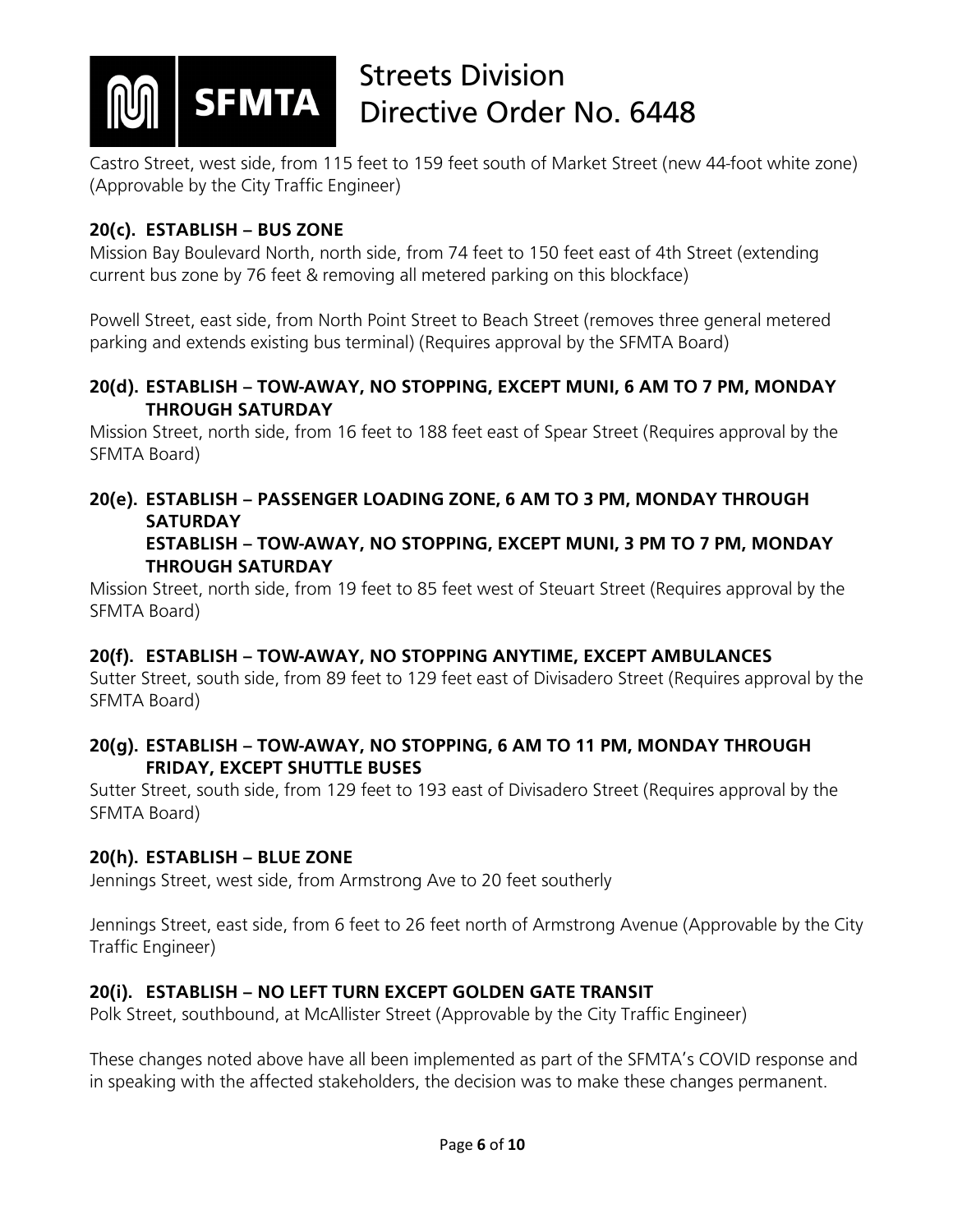

## **20(j). ESTABLISH – METERED YELLOW ZONE, 6-WHEEL COMMERCIAL LOADING, 7 AM TO 6 PM, MONDAY THROUGH SATURDAY**

Turk Street, north side, from 80 feet to 159 feet west of Jones Street (Approvable by the City Traffic Engineer)

# **20(k). ESTABLISH – TOW-AWAY, NO PARKING ANYTIME**

Leavenworth Street, east side, from McAllister to 159 feet southerly (per business, SFPD, and Department of Homeland Security request. Removes the TANSAT on one side of the street whilst keeping vehicles from parking on the plaza)

(Supervisor Districts 3, 6, 8, and 10) (Requires approval by the SFMTA Board) Ian Trout, ian.trout@sfmta.com

This proposal will make several parking and traffic changes that were enacted during COVID permanent in order to meet the new needs of Muni, businesses, and residents in the post-pandemic world.

**Public Comments:** Comments regarding reevaluation of extended bus zone needs in the future, Golden Gate Transit's current usage under item (i), and consideration of adding a MUNI exemption under item (i).

**Decision:** Items (a), (b), (h), (i) and (j) approved by the City Traffic Engineer for implementation. Items (c), (d), (e), (f), (g) and (k) approved by the City Traffic Engineer to forward to the SFMTA Board for final approval and implementation.

# **21. ESTABLISH – TOW-AWAY NO PARKING ANYTIME**

Clinton Park, south side, from Valencia Street to Stevenson Street (Supervisor District 6) (Requires approval by the SFMTA Board) Larry Yee, larry.yee@sfmta.com

Parking restriction on Clinton Park is required by the Fire Department to maintain appropriate emergency vehicle clearance for the new 235 Valencia development.

**Public Comments:** Comments regarding loading in a Tow-Away No Parking Anytime zone and parking prohibition on Stevenson Street.

**Decision:** Approved by the City Traffic Engineer to forward to the SFMTA Board for final approval and implementation.

# **22(a). ESTABLISH – RED ZONE**

Arkansas Street, west side, from 17th Street to 27 feet northerly (Approvable by the City Traffic Engineer)

# **22(b). RESCIND – PERPENDICULAR PARKING ESTABLISH – PARALLEL PARKING**

Arkansas Street, west side, from 27 feet to 218 feet northerly (Supervisor District 10) (Requires approval by the SFMTA Board) Larry Yee, larry.yee@sfmta.com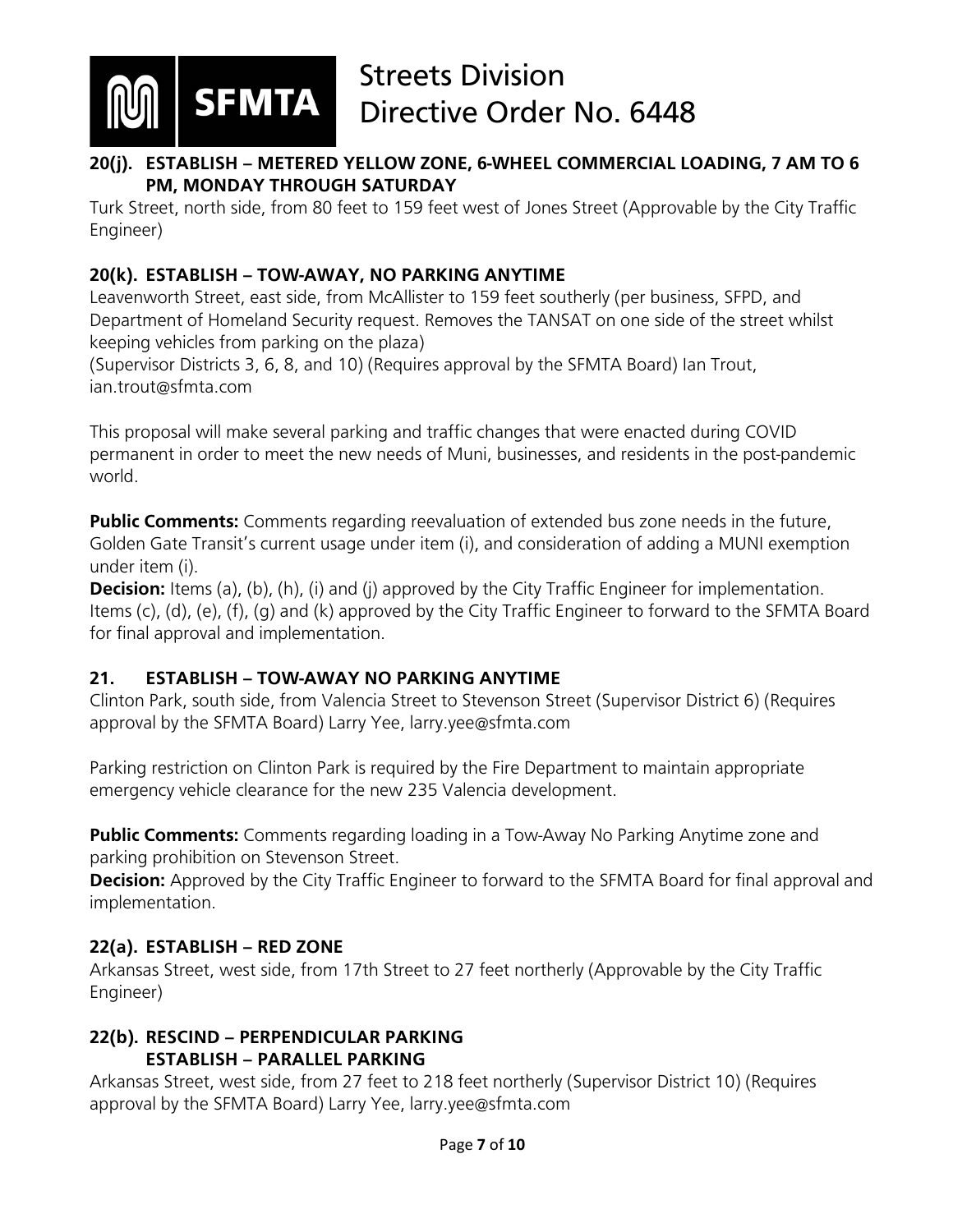

Red zone is proposed on Arkansas Street due to 6 ft. sidewalk widening proposed and parking change from perpendicular to parallel is proposed due to 3 ft. sidewalk widening proposed related to the 88 Arkansas Street Project Improvements.

**Public Comments:** Comments raised regarding CEQA determination and discrepancy between TASC cover sheet and attached content.

**Decision:** Item (a) approved by the City Traffic Engineer for implementation. Item (b) approved by the City Traffic Engineer to forward to the SFMTA Board for final approval and implementation.

**23(a). RESCIND – TOW-AWAY, NO STOPPING, 4 PM TO 7 PM, MONDAY THROUGH FRIDAY** 9th Street, east side, between Howard Street and Natoma Street (Requires approval by the SFMTA Board)

# **23(b). ESTABLISH – RED ZONE**

9th Street, east side, from Howard Street to 32 feet northerly (removes 2 metered spaces) (Supervisor District 6) (Approvable by the City Traffic Engineer) Larry Yee, larry.yee@sfmta.com

Proposal to modify parking regulations due to sidewalk improvements for the new 1288-1298 Howard Street development.

# **Public Comments: No comments.**

**Decision:** Item (a) approved by the City Traffic Engineer to forward to the SFMTA Board for final approval and implementation. Item (b) approved by the City Traffic Engineer for implementation.

## **24(a). ESTABLISH – TOW AWAY NO STOPPING ANYTIME ESTABLISH – SIDEWALK WIDENING**

Tandang Sora Street, west side, from Bonifacio Street to 108 feet southerly (4.5-foot sidewalk widening, removes 4 parking spaces) (Requires approval by the SFMTA Board)

## **24(b). ESTABLISH – RED ZONE**

Tandang Sora Street, east side, from Bonifacio Street to 20 feet southerly Bonifacio Street, south side, from Tandang Sora Street to 20 feet easterly (Supervisor District 6) (Approvable by the City Traffic Engineer) Larry Yee, larry.yee@sfmta.com

Sidewalk widening is due to the improvements related to the 345 4th Street Project Improvements. Red zones are to provide better turning movement around the southeast corner.

# **Public Comments:** No comments.

**Decision:** Item (a) approved by the City Traffic Engineer to forward to the SFMTA Board for final approval and implementation. Item (b) approved by the City Traffic Engineer for implementation.

# **25. ESTABLISH – RED ZONE**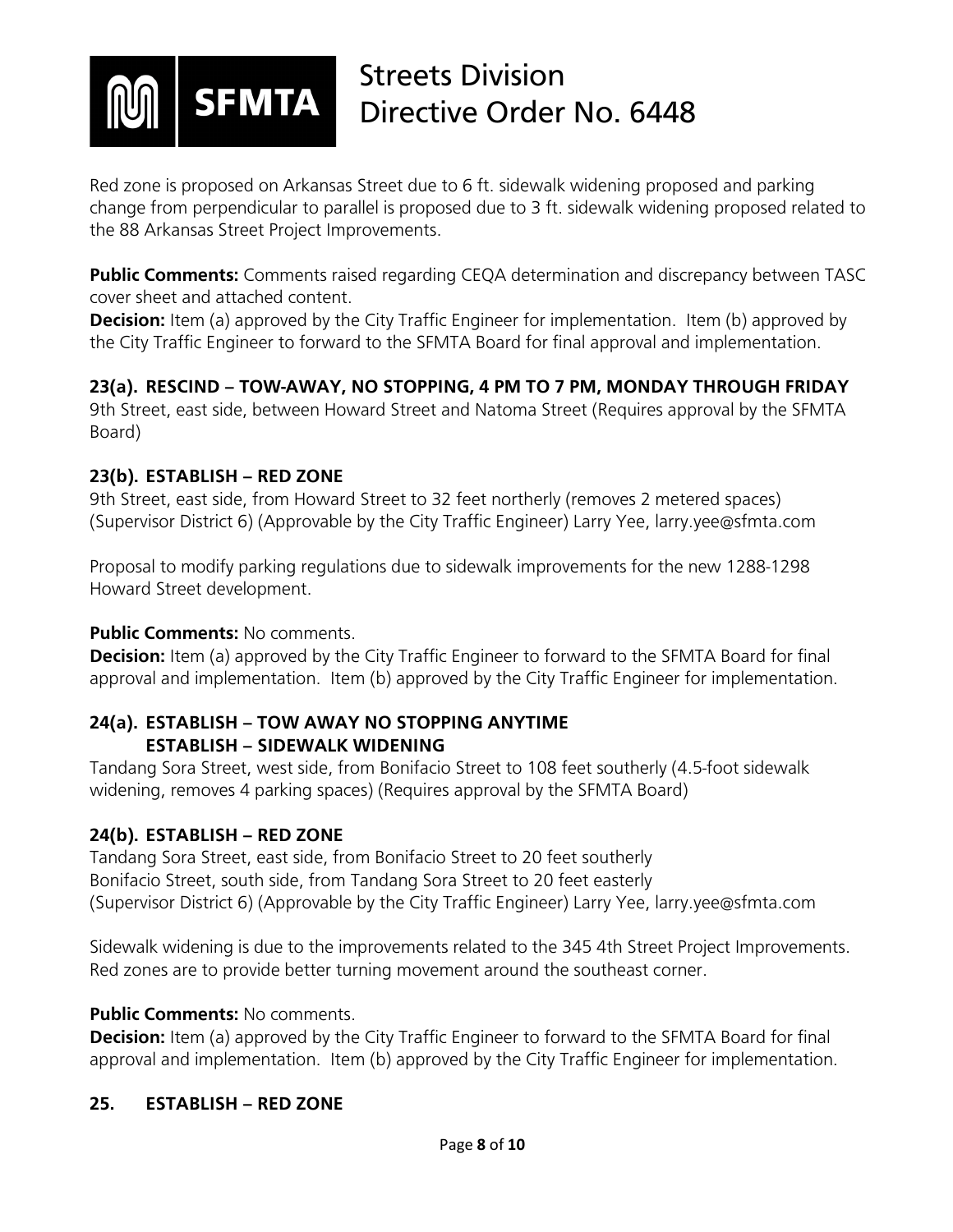

Vermont Street, west side, from 195 to 225 feet north of 23rd Street (Supervisor District 10) (Approvable by the City Traffic Engineer) Norman Wong, norman.wong@sfmta.com

Removal of two Zuckerberg General Hospital staff parking spaces, adjacent to the new driveway for Building 7, is required to provide adequate sight visibility for outbound driveway vehicles exiting onto Vermont Street.

**Public Comments:** Comments regarding emergency room relocation and relationship between UCSF and City. **Decision:** Approved by the City Traffic Engineer for implementation. **#**

## **GENERAL COMMENTS:**

- Suggestion to include a general vicinity map on presentation slides.
- Suggestion to add a General Comments section to the end of the agenda so that members of the public are aware as to when they may provide comments on matters not on the calendar.

*Whether or not the City Traffic Engineer's decision is considered a Final SFMTA Decision is determined by Division II, Section 203 of the Transportation Code. If the City Traffic Engineer approves a parking or traffic modification, it is considered a Final SFMTA Decision. If the City Traffic Engineer disapproves or declines a parking or traffic modification, a member of the public must request additional review by the SFMTA of that decision which shall be conducted pursuant to Division II, Section 203 of the Transportation Code before the decision becomes a Final SFMTA Decision. Final SFMTA Decisions, whether made by the City Traffic Engineer or the SFMTA Board, can be reviewed by the Board of Supervisors pursuant to [Ordinance 127-18.](https://sfbos.org/sites/default/files/o0127-18.pdf) Decisions reviewable by the Board of Supervisors are denoted with a pound (#). Information about the review process can be found at: [https://sfbos.org/sites/default/files/SFMTA\\_Action\\_Review\\_Info\\_Sheet.pdf.](https://sfbos.org/sites/default/files/SFMTA_Action_Review_Info_Sheet.pdf)*  For questions about any of these items, please contact: [sustainable.streets@sfmta.com](mailto:sustainable.streets@sfmta.com) and reference this order number.

**● 311 (Outside SF 415.701.2311; TTY 415.701.2323) Free language assistance / 免費語言協助 /** Ayuda gratis con el idioma / Бесплатная помощь переводчиков / Trợ giúp Thông dịch Miễn phí / Assistance linguistique gratuite / 無料の言語支援 / 무료 언어 지원 / Libreng tulong para sa wikang  $\,$ Filipino / การช่วยเหลือทางด้านภาษาโดยไม่เสียค่าใช้จ่าย / خط المساعدة المجاني على الرقم